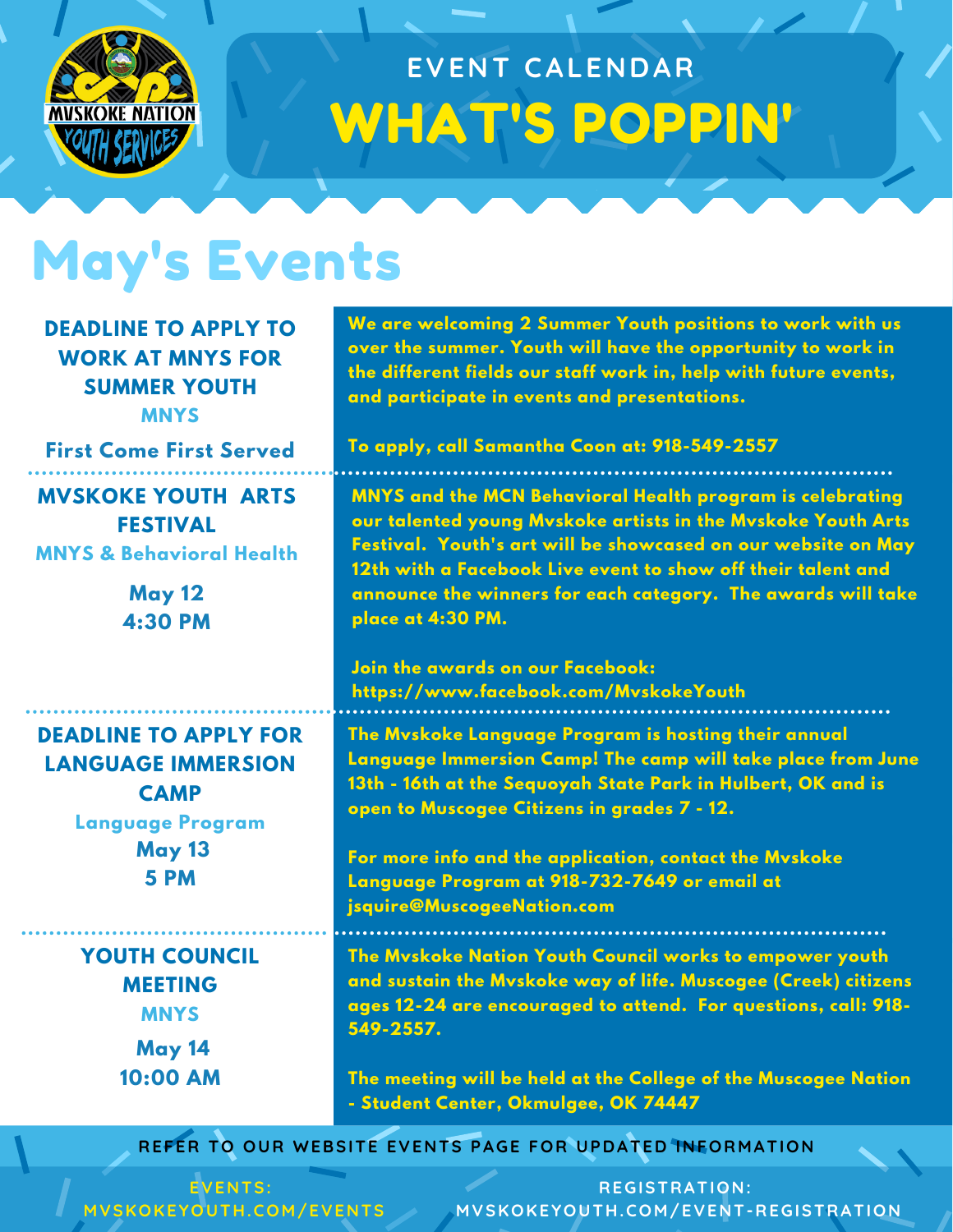

### WHAT'S POPPIN' **EVENT CALENDAR**

#### May's Events

#### **MVSKOKE YOUTH TALKS**

**MNYS May 23 2 PM**

**ACT TEST PREP WORKSHOP ACE May 25 8 AM - 12:30 PM**

**TCYC MEETING TCYC May 31 11 AM**

**MVSKOKE YOUTH AWARDS NOMINATIONS OPEN MNYS**

**Present - June 1st**

**Mvskoke Youth Talks is a monthly update to create awareness and share information on resources and opportunities for youth and families. Amplify Tulsa will join us to discuss Sex Ed for All, a national initiative of many organizations that are committed to ensuring equitable and accessible sex education for ALL young people nationwide.**

**Watch via Zoom or Facebook Live at 2 PM.**

**The Accessing Choices in Education (ACE) Program is holding an ACT Test Prep Workshop at NSU in Broken Arrow. This is an opportunity for Native students who live in and attend school in the Muscogee Nation Reservation to get test prep and help for the ACT test.**

**Register at: http://www.mcnaceservices.com/**

**The Mvskoke TCYC focuses on increasing child wellness. Parents, youth, community member and providers from youth and family serving agencies should attend.**

**Join via zoom at: https://www.mvskokeyouth.com/event-registration**

**The awards include a youth and adult for each MNYS program goals: Foster Advocacy, Create Support, Provide Resources, Promote Civic Duty, Encourage Wellness. These awards celebrate youth who are making an impact and inspiring their community and adults who work to improve the lives of youth.**

**Nominate someone who fits this description to you at: https://www.mvskokeyouth.com/mvskokeyouthawards**

**REFER TO OUR WEBSITE EVENTS PAGE FOR UPDATED INFORMATION**

**EVENTS: MVSKOKEYOUTH.COM/EVENTS**

**REGISTRATION: MVSKOKEYOUTH.COM/EVENT-REGISTRATION**